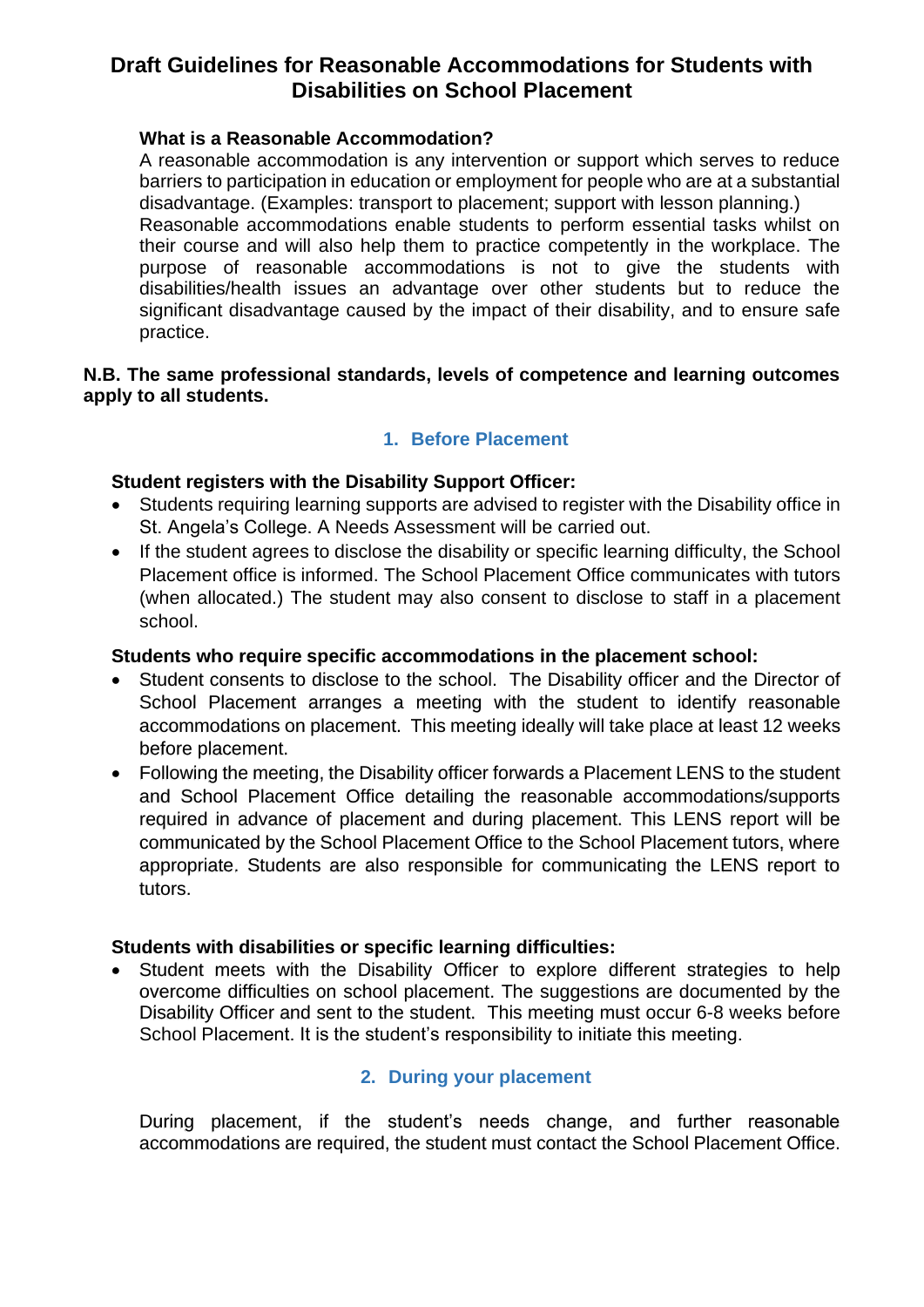### **3. After your placement**

#### • **For students with a specific learning difficulty:**

It is important to review the success of your strategies regarding planning, Power Point presentations, reading etc. If there were specific challenges, please consult the Disability officer in advance of the next school placement to review your needs.

- **For students granted specific accommodations in the placement school:** If you were granted specific accommodations in your school, the student and Disability Officer evaluate these accommodations following placement. If changes are required for the next placement, changes must be made to the placement LENS by the Disability Officer.
- After your placement, you should reflect on how well the reasonable accommodations worked and discuss any concerns you have with your Disability Officer and the Director of School Placement. It may be necessary to review your needs and reasonable accommodations in preparation for your next placement.

#### **To Note:**

• **Disclosure**

#### **Disclosure of a disability, specific learning difficulty or medical condition is the student's responsibility.**

There is no legal requirement for a student to disclose a disability / health issue. A student has the right to choose whether to disclose his/her disability and to whom and when to disclose. Disclosing a disability facilitates the provision of reasonable accommodations. However, the student has a professional responsibility to ensure that non-disclosure does not present a risk to yourself and/or others. The College has a legal obligation to disclose any factor which may have potential to cause harm or risk in the context of a school placement setting.

If a student chooses to disclose directly to a member of the Education or Home Economics Department, he/she will be advised to register with the Disability Office so that a needs assessment can be carried out. This is followed up an email to the student advising them to register with the Disability Office – this written advice is a legal requirement.

Current legislation requires that employers and educators provide reasonable accommodations for students with disabilities and ensure that they do not discriminate against them.

#### • **What happens if I do not chose to disclose?**

If you chose not to disclose your disability/health issue you will not be afforded reasonable supports and accommodations. However, disclosure may be necessary where there may be a potential risk or harm to students or colleagues in a school placement setting.

#### • **Consent to Disclosure**

Once the student has agreed to disclose to the Disability Officer and signed the consent form, this consent is considered to be given for all subsequent placements for the student's course.

#### • **Confidentiality**

All information students wish to disclose will be treated in confidence, in accordance with the Data Protection Act. Information will only be disclosed to those persons identified in the Placement LENS with the consent of the student.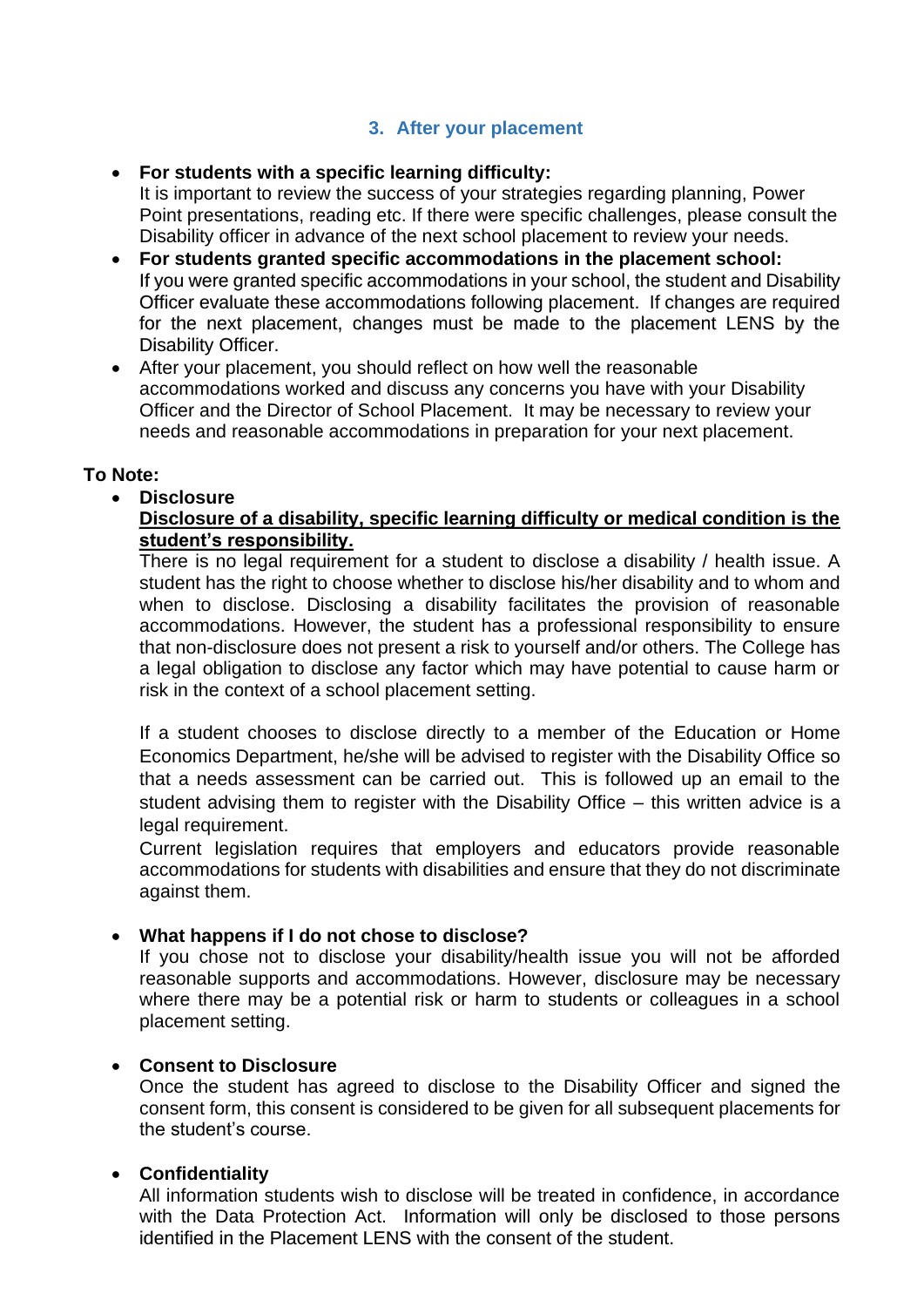School staff may/may not need to be informed of specific details of the student's disability in order to implement support measures.

Relevant school staff will be informed of a student's reasonable accommodations by the School Placement Office in specific circumstances.

### • **Review of Reasonable Accommodations**

If required, reasonable accommodations / supports can be reviewed and/or modified should the need arise during placement. Reasonable accommodations must be evaluated following each placement and changes made if required.

#### **Placement accommodation notes**

- Disability Officer to send email regarding general supports for students available for School Placement in early October. Follow up email sent in January.
- If concerns were raised during the placement, the student is strongly advised to meet the Disability Officer well in advance of the next school placement, to consider strategies to help overcome challenges.

#### **Possible Reasonable Accommodations for School Placement**

- Accessible placement location
- Flexibility with hours worked in the day e.g. rest breaks/administering medication etc.
- Request support phone call/visit from School Placement Office.

### **Possible accommodations organised by the Disability Office:**

- Transport to placement if required
- Assistant e.g. PA
- Information in alternative formats if required e.g. for sensory impairments
- Assistive technology e.g. electronic dictionary; recording pen
- Personal Emergency evacuation plan in the placement school
- Management of risk for students with disabilities

**Note: The provision of reasonable accommodation on school placement is undertaken in a spirit of partnership with your placement school with a view to supporting you as far as practicable.**

#### **Student Responsibilities**

- 1. You are strongly encouraged to register with the Disability Service as early as possible following entry to your course to discuss your needs and how you might be reasonably accommodated on school placement. While you can register with the Disability Service at any time throughout the year, you are strongly advised to register early to ensure that reasonable accommodations can be put in place for you before you commence school placement.
- 2. You can only avail of reasonable accommodations if you disclose your disability and register with the Disability Service. If you do not inform the disability officer of your disability and are unsuccessful on school placement, you will not be in a position to claim that you were not reasonably accommodated because you have a disability.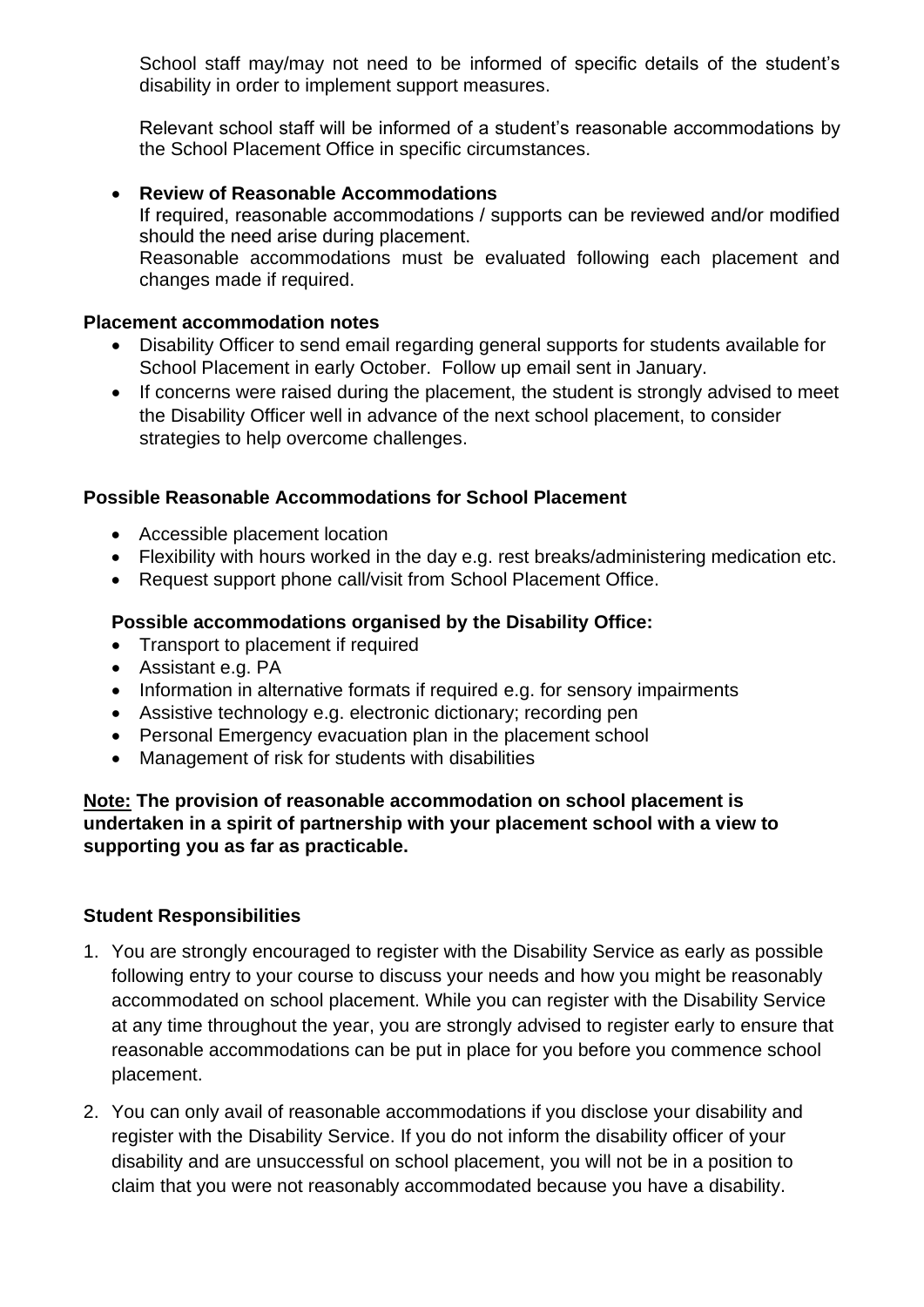- 3. If you require assistance sourcing a school placement, you should contact the School Placement Office as soon as possible to ensure that this assistance can be provided.
- 4. It is your responsibility to communicate to the School Placement Office if there is a problem whilst you are on school placement.
- 5. If a particular need emerges during placement or a change of need emerges or where a student acquires a disability or experiences a change in the level of their disability during the course of their studies, a student should communicate such information to the School Placement Office.
- 6. You may need to attend a review meeting on completion of your school placement with the Disability Officer to review how the accommodations worked and if any changes are required for future placements.

## **College Responsibilities**

- 1. The School Placement Office will liaise with schools to facilitate inclusive school placement experiences for students with disabilities in specific circumstances.
- 2. The Disability Officer will make students aware that a Disability Service is available to them and that reasonable accommodations for school placement will be made where needed when students disclose a disability and register with the Disability Service.
- 3. The Disability Officer will invite students to review how accommodations put in place have worked. A review of how accommodations for individual students worked and whether the reasonable accommodations supported the student during placement.
- **4. The School Placement Office will, where appropriate, seek the co-operation of a school with regard to providing a placement and/ or providing reasonable accommodations recommended to facilitate a student's school placement in so far as is possible bearing in mind the voluntary nature of school engagement in school placement.**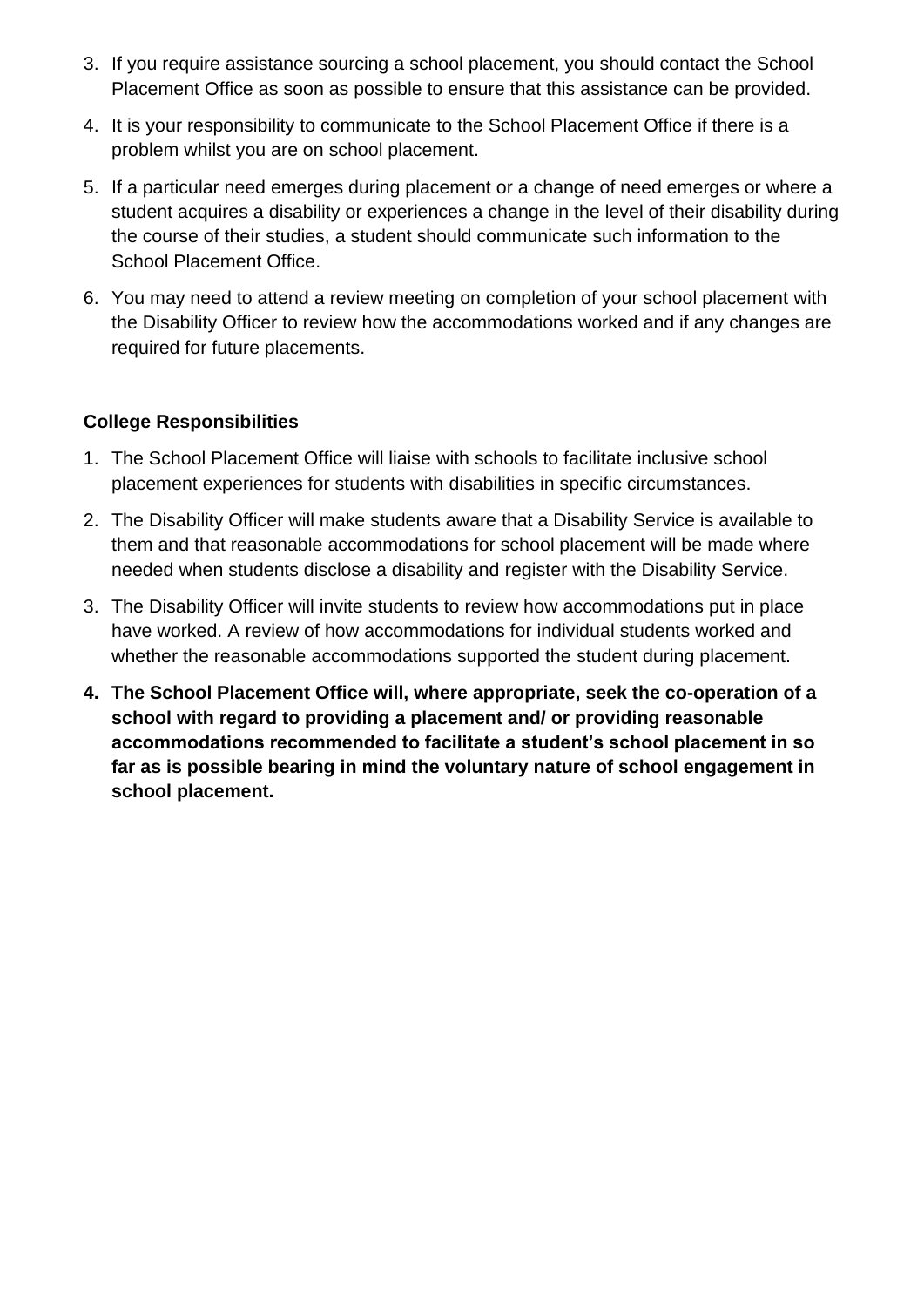*College and Student responsibilities taken from: DAWN 2014 Guidelines for supporting students with disabilities on school placement* 

### **Appendix 1**

## **Students with Dyslexia/Specific learning difficulties:**

## **In advance of School Placement, we strongly recommend that you follow the steps laid out below:**

### **1. Consider your own specific needs/difficulties:**

Make a list of what you might find challenging on School Placement and devise your own strategies for managing those challenges e.g. spelling / reading aloud / following a lesson plan.

## **2. Get support from the Disability Officer:**

Email the Disability Officer to make an appointment to talk through the challenges you may face on School Placement. The Disability Officer will help you to develop strategies to deal with your specific challenges e.g. compile a list of spellings for each class / practice reading the text aloud / personal organisation strategies to follow/deliver a lesson using a lesson plan

The Disability Officer will record the strategies agreed in the meeting and forward the document to the student.

### **3. Support in advance of School Placement:**

Additional support may be available from the Subject Specific Methodologists/SEN team on development of lesson plans/Support for Specific Educational Needs.

\***Please note that it is your responsibility to request and avail of these supports well in advance of your School Placement.**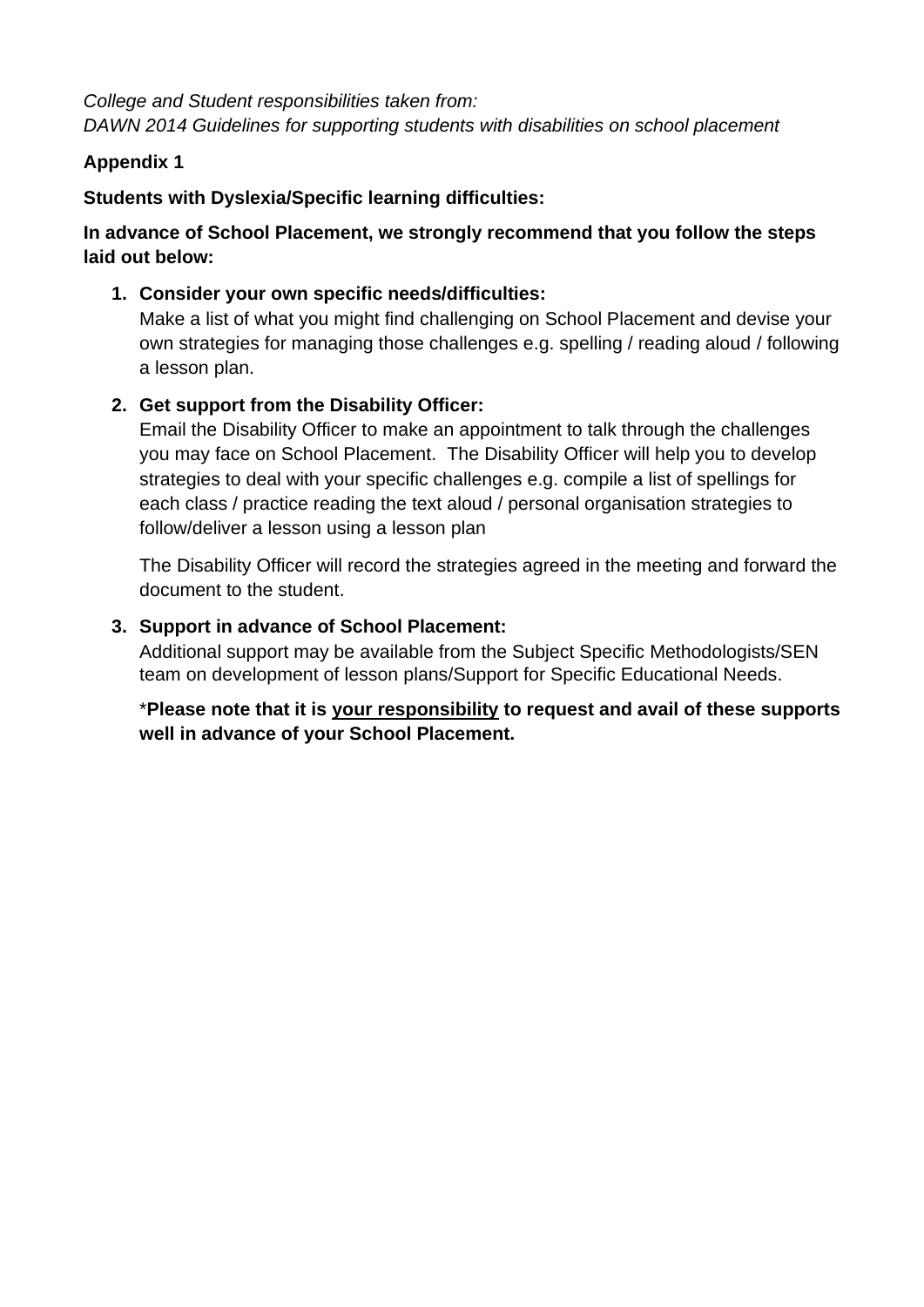## **Appendix 2**

### **Student teachers with dyslexia may need to develop strategies in the following areas\*:**

- Development of lesson plans may need additional support (Contact Disability Officer / School Placement Office / Subject Specific Methodologists)
- Personal organisation strategies to follow a lesson plan during a lesson e.g. cue cards/list of main points of lesson- Learning Support Tutor
- Spelling /construction of sentences in PowerPoint etc.– use of spell check / proof reading - advice from Learning Support Tutor and/or Ian Kennedy Academic Writing Centre.
- Advice re construction of sentences e.g. use free software Grammerly; advice from Learning Support Tutor and/or Ian Kennedy Academic Writing Centre
- Spelling in class: list of spellings for each lesson
- Reading strategy e.g. plan to ask students to read / rehearse reading aloud
- Pronunciation strategy make sure you are correctly pronouncing all scientific words etc.
	- Use speaking facility in Microsoft if unsure.
	- Request an electronic dictionary with pronunciation facility from Disability Office (must be requested at least 2/3 months before School Placement).

**Please discuss possible strategies (such as those above) with the Disability Officer so you can deal with potential challenges during your School Placement.**

**\*Please note that it is your responsibility to request and avail of these supports well in advance of your School Placement.**